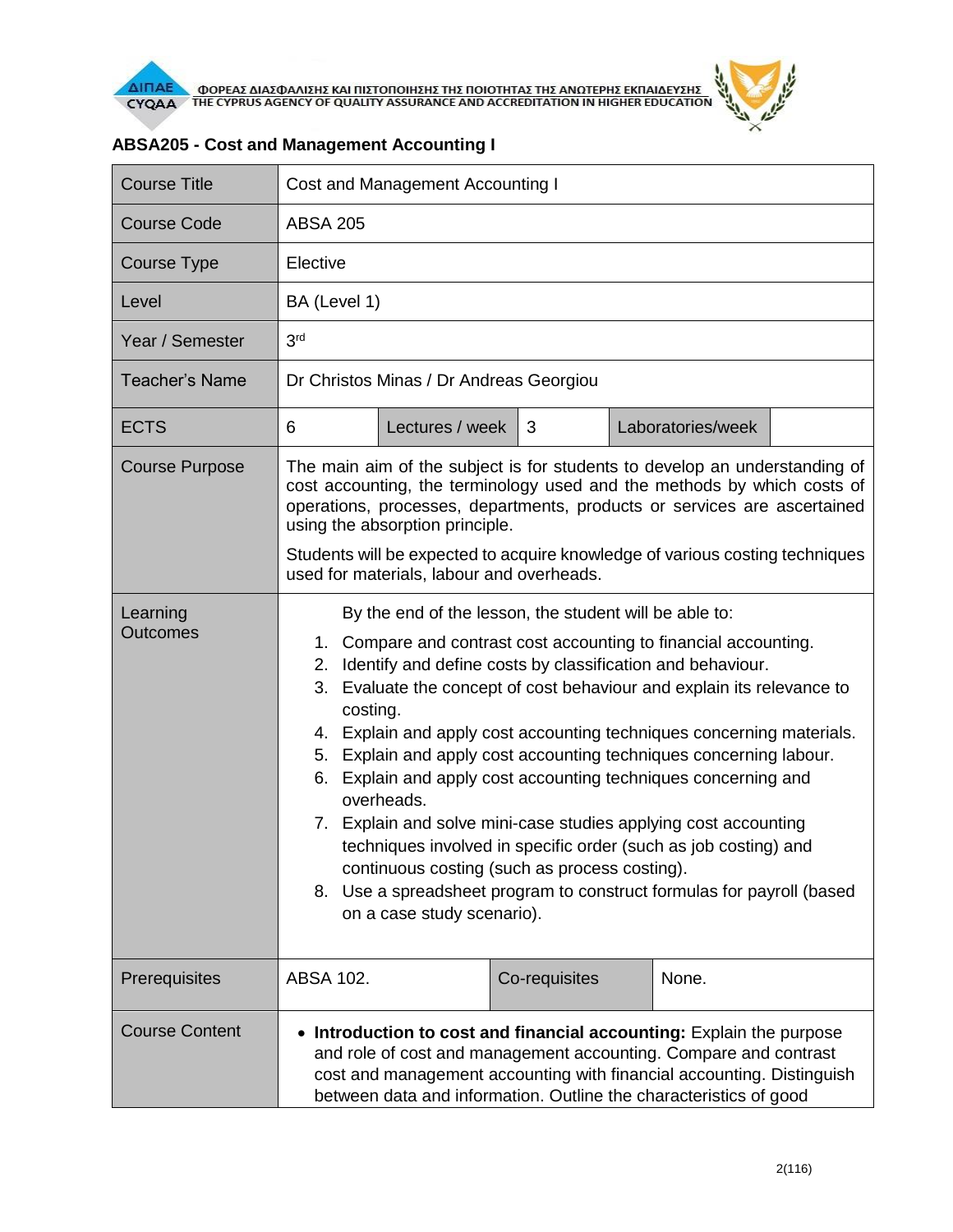information. Identify the sources of information within and outside the firm.

- **Cost classification behaviour:** Identify and define costs by classification. Explain and apply production and non-production costs. Explain the elements of production cost. Explain the concepts of: cost units and cost centres. Identify the different type of centres (cost, revenue, profit and investment). Describe the purpose of the costing information for these centres.
- **Cost behaviour:** Describe and illustrate graphically different types of cost behaviour. Apply the relationship between cost behaviour and profit and interpret the results.
- **Accounting for materials:** Explain the procedures for: ordering, receiving and issuing materials from inventory. Describe control procedures used to monitor physical and book inventory. Explain the theory behind inventory valuations such as: FIFO, LIFO and weighted average. Prepare stock statements using: FIFO, LIFO and weighted average Calculate firm's profitability under various inventory valuation methods and explain the reasons for differences.
- **Accounting for labour:** Analyse the different methods of remuneration such as the time basis, piecework basis and incentives schemes and apply these methods. Calculate direct and indirect costs of labour. Calculate labour costs using payroll. 8. Use a spreadsheet program to construct formulas for payroll. Prepare the ledger and journal entries to record labour costs. Apply and interpret the following: labour turnover, labour efficiency, capacity and production volume and, define these terms.
- **Accounting for overheads:** Explain the terms "allocation", "apportionment" and "absorption" in the context of overhead accounting. Recognise the process of determining the overhead absorption rate. Prepare an overhead analysis sheet and its application to determining an overhead absorption rate. Allocate and apportion production overheads using an appropriate basis. Reapportion service cost centres to production cost centres using an appropriate basis. Examine and apply the different types of absorption bases. Prepare the ledger and journal entries to record overhead costs.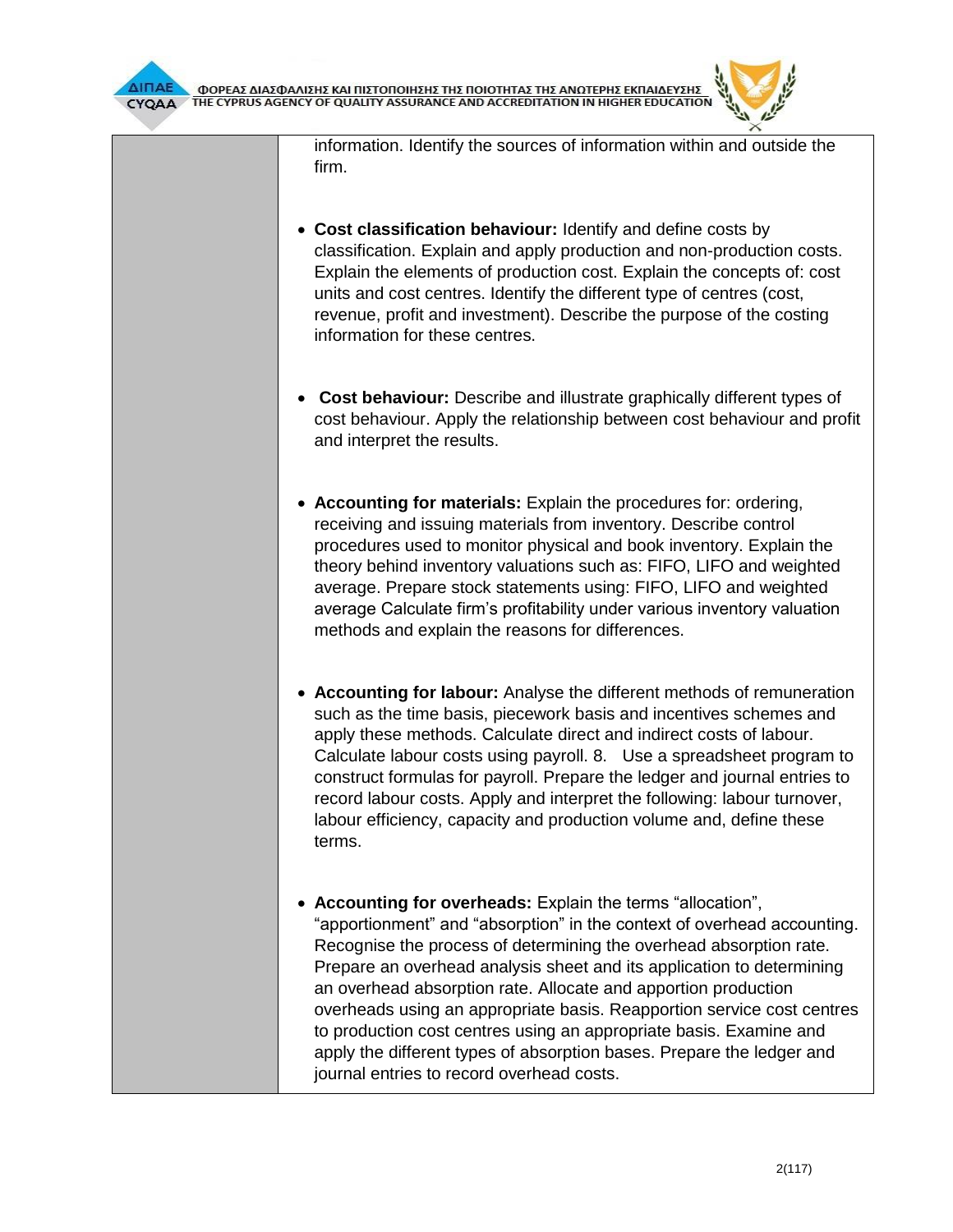



|                         | <b>Cost accounting methods:</b> Specific order costing techniques: Explain<br>the characteristics of job, batch and contract costing. Calculate from<br>given information the costs or profit using: job costing, batch costing and<br>contract costing.<br>• Cost accounting methods: Continuous costing techniques: Process<br>costing: Outline the characteristics of process costing. Explain when<br>process costing is appropriate. Apply the double entry bookkeeping<br>principles for process costing. Explain and apply the treatment of losses<br>(normal and abnormal) and equivalent units. Calculate the work in<br>process where work is incomplete. Contrast the accounting treatment<br>between joints products and by-products. Apply the accounting<br>treatment of joint products and by-products. Determine the value of joint<br>products and by-products at the point of separation. |
|-------------------------|-------------------------------------------------------------------------------------------------------------------------------------------------------------------------------------------------------------------------------------------------------------------------------------------------------------------------------------------------------------------------------------------------------------------------------------------------------------------------------------------------------------------------------------------------------------------------------------------------------------------------------------------------------------------------------------------------------------------------------------------------------------------------------------------------------------------------------------------------------------------------------------------------------------|
|                         |                                                                                                                                                                                                                                                                                                                                                                                                                                                                                                                                                                                                                                                                                                                                                                                                                                                                                                             |
| Teaching<br>Methodology | The taught part of course is delivered to the students by means of lectures,<br>conducted with the help of computer presentations. Lecture notes and<br>presentations are available through the web for students to use in<br>combination with the textbooks.                                                                                                                                                                                                                                                                                                                                                                                                                                                                                                                                                                                                                                               |
|                         | Lectures are supplemented with class exercises carried out in class and via<br>homework. Class exercises for homework are submitted on the e-learning<br>platform for students to attempt and the solutions are posting on the<br>platform at a later date (around one week).                                                                                                                                                                                                                                                                                                                                                                                                                                                                                                                                                                                                                               |
| Bibliography            | Textbooks:                                                                                                                                                                                                                                                                                                                                                                                                                                                                                                                                                                                                                                                                                                                                                                                                                                                                                                  |
|                         | Drury, C, Management and Cost Accounting, 10 <sup>th</sup> Edition, Cengage<br>Learning EMEA, 2017.                                                                                                                                                                                                                                                                                                                                                                                                                                                                                                                                                                                                                                                                                                                                                                                                         |
|                         | References:                                                                                                                                                                                                                                                                                                                                                                                                                                                                                                                                                                                                                                                                                                                                                                                                                                                                                                 |
|                         | Kaplan Publishing, ACCA Paper Management Accounting (MA) Study Text,<br>Latest Edition, Kaplan Publishing.                                                                                                                                                                                                                                                                                                                                                                                                                                                                                                                                                                                                                                                                                                                                                                                                  |
|                         | F Wood and A Sangster, Business Accounting: Volume 2, 14 <sup>th</sup> Edition,<br>Pearson, 2018.                                                                                                                                                                                                                                                                                                                                                                                                                                                                                                                                                                                                                                                                                                                                                                                                           |
|                         | BPP Learning Media, FIA Foundations in Management Accounting FMA<br>(ACCA F2): Interactive Text Paperback, 2019, BPP                                                                                                                                                                                                                                                                                                                                                                                                                                                                                                                                                                                                                                                                                                                                                                                        |
|                         | Pauline Weetman, Financial & Management Accounting: An introduction, 8 <sup>th</sup><br>Edition, 2019, Pearson.                                                                                                                                                                                                                                                                                                                                                                                                                                                                                                                                                                                                                                                                                                                                                                                             |
|                         | Andreas Georgiou (2018), Job Satisfaction and Staff Turnover Intentions of<br>Banking Employees in Cyprus and its Effect on Profitability, Components Of<br>Scientific And Technological Progress, Issue 3 (37), 2018, pp.17-26.                                                                                                                                                                                                                                                                                                                                                                                                                                                                                                                                                                                                                                                                            |